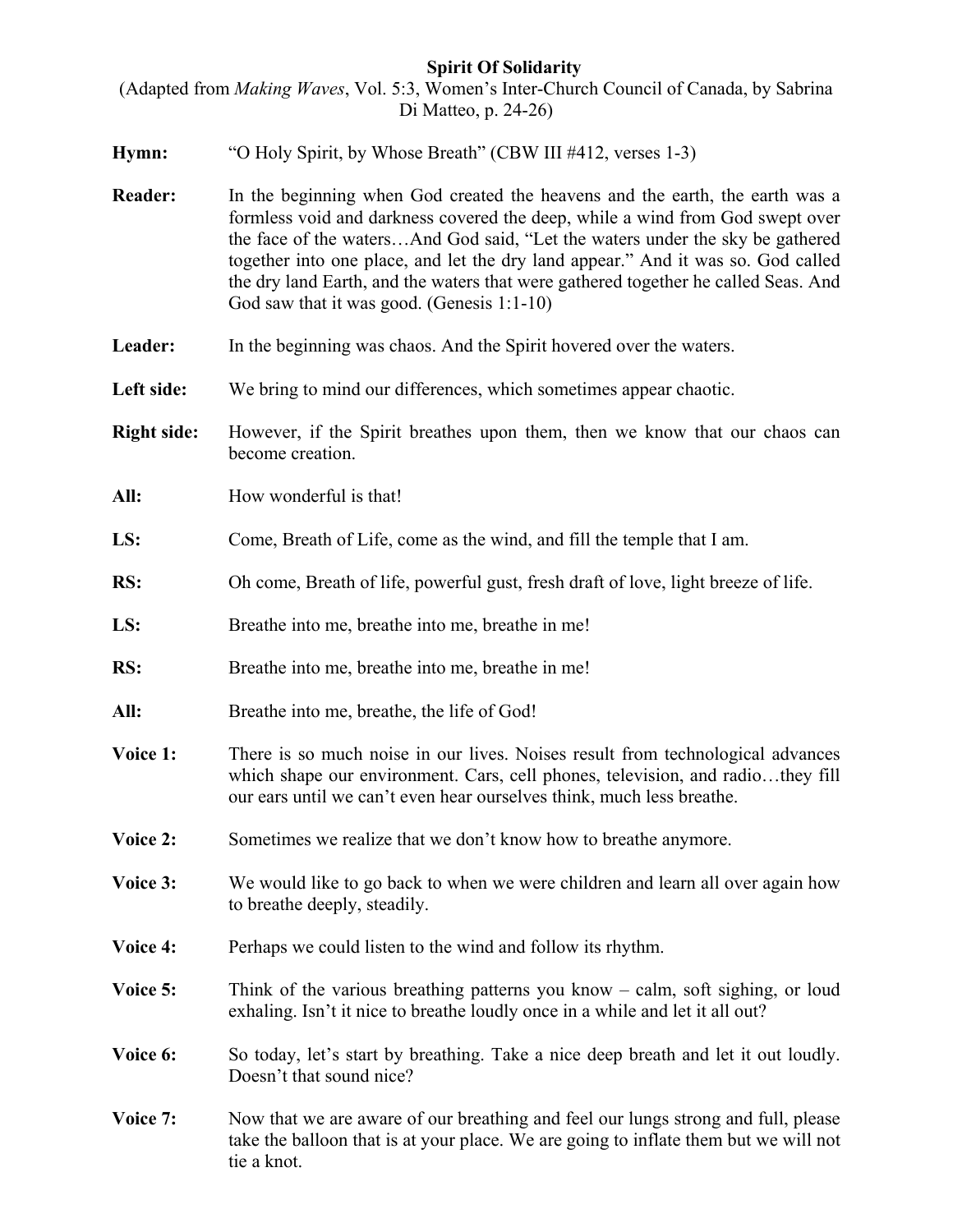- **Voice 8:** So, go ahead let's blow up our balloons... Just hold it between your fingers.
- **Voice 9:** Let us reflect on the Spirit, our Breath of Life and ourselves, with these balloons.
- **Voice 10:** I look at this balloon, and my first thought is for the swollen belly of pregnant women. I recall their irregular breathing in labour, and the first breath of their child.
- **Voice 11:** I feel this balloon with my fingers and it brings to mind the smooth feel of youthful skin. And that reminds me of the wrinkles of wisdom and its patient breathing.
- **Voice 12:** I look at my balloon, and ours combined, a rainbow in our hands, and I see a celebration – a celebration of our diversity, a celebration of the breadth of our country, a celebration of possibility!
- **Voice 13:** I look at my neighbour: equal yet different. We live on the same earth, breathe the same air. The battles that take your breath away, my sister, my companion, should also be mine, so that the weight of hardships may be shared. I wish to give you my breath so you will not be breathless, and receive yours in return, your breath of life.
- **Voice 14:** Imagine: sister, brother, mother, daughter, son, grandmother, granddaughter, grandson – if we could breathe out all together with all our strength – all the walls we could blow down!
- **Voice 15:** Our breaths could be an invisible, transforming force, here and now...We must not let our breaths be imprisoned or closed in.
- **Voice 16:** They must be free in order to liberate others, to liberate ourselves.
- **Voice 17:** We want to create justice, so let us free our breaths so they can join the force of the Spirit. Together, let go of your balloons: 1, 2, 3!
- **Voice 18:** Let us reflect for a moment: What injustices take our breath away?

*After a moment:* 

**Voice 19:** What breaths are imprisoned or closed in?

*After a moment:* 

| Voice 20:<br>How can we as a League of Catholic women free them? |  |
|------------------------------------------------------------------|--|
|------------------------------------------------------------------|--|

*After a moment:* 

**RS**: We trust our counsel;

| <b>Voice 21:</b> | How can we make our breath and our spirit active in our endeavours for justice?                                  |
|------------------|------------------------------------------------------------------------------------------------------------------|
| LS:              | Oh Holy Spirit of God, revive in us the seven gifts you have bestowed upon us in<br>the great gust of Pentecost. |
| RS:              | Thanks to You, we recognize wisdom;                                                                              |
| LS:              | We are aware of our understanding;                                                                               |
|                  |                                                                                                                  |